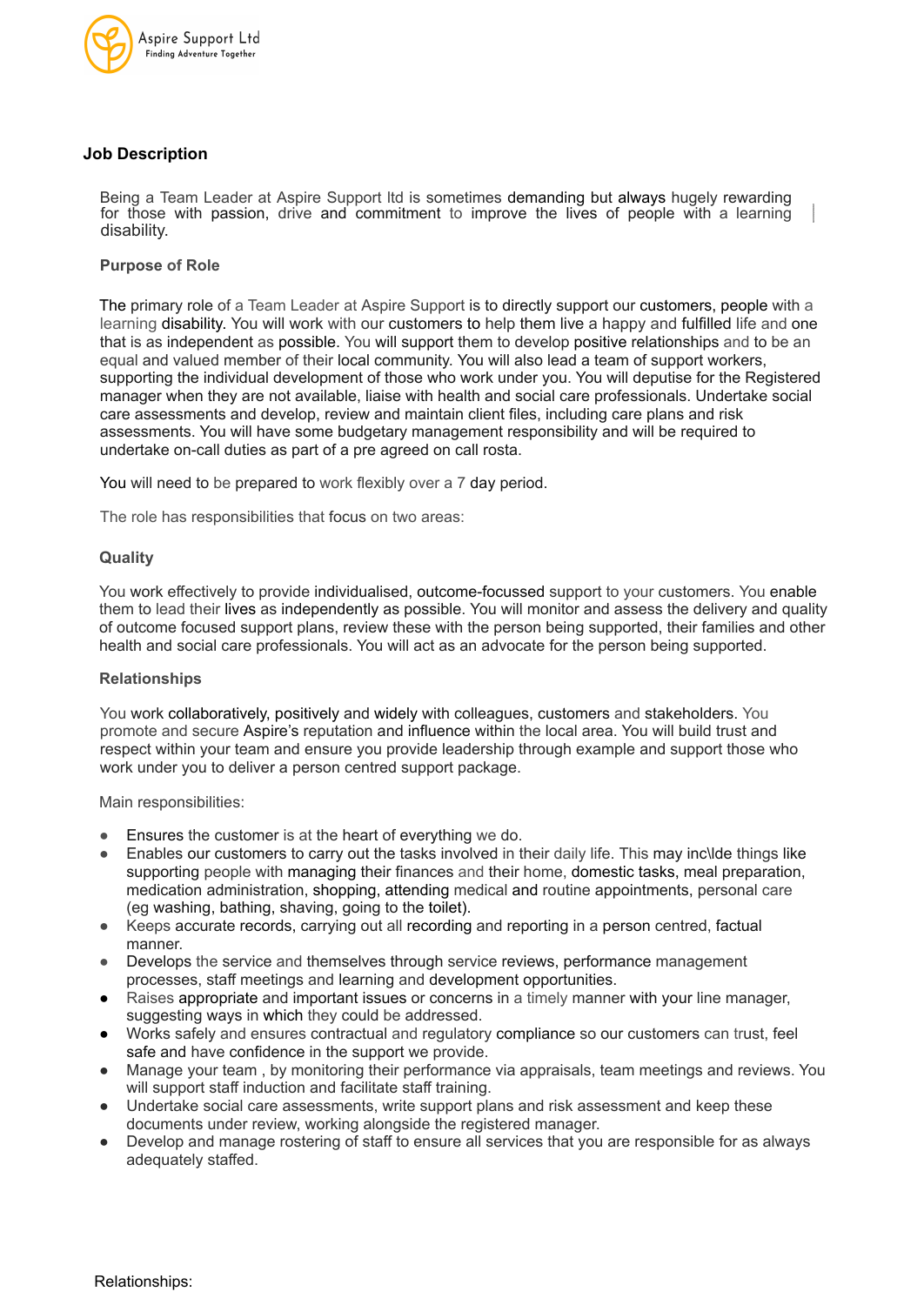

- Supports customers to be as active as they want to be in their local community, encouraging them to try new things and doing the things they really want to do. Activities they may choose can be wide ranging from trips out to places of interest, visits to family and friends, leisure facilities, clubs or college.
- Together with the customer, regularly review and update their support plan, ensuring it is centred or their needs and aspirations
- Hold monthly team meetings
- Undertake staff supervisions and appraisals
- Build good relationships with family and external professionals.

**Person Specification**